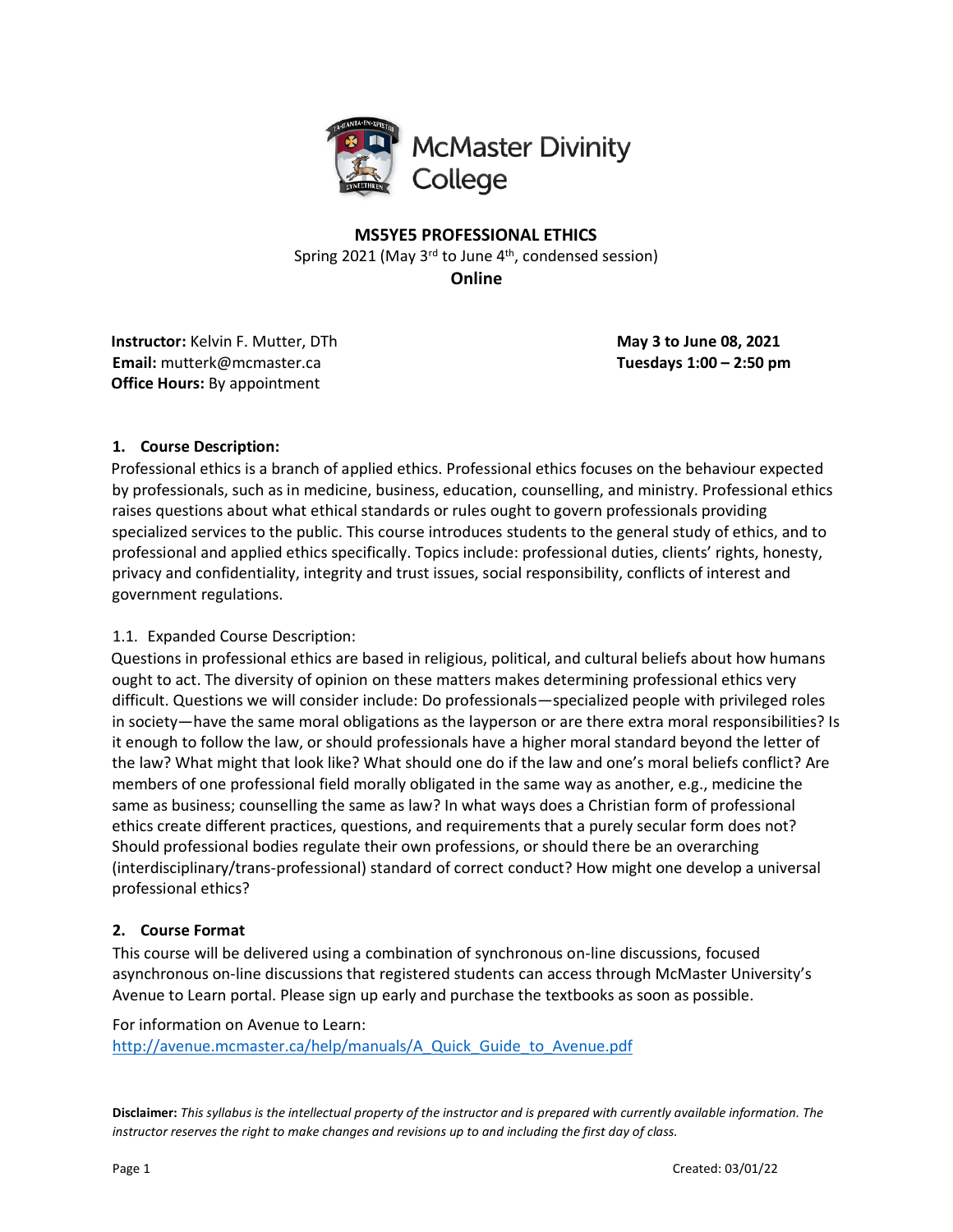### **3. Course Objectives:**

*Knowing* 

• By the end of this course students will possess greater knowledge of professional ethics in the modern world.

*Being* 

• Through an examination of major ethical questions, students will be encouraged to develop their own ethical way of life that embodies Christian values such as honesty, integrity, respect, and accountability.

#### *Doing*

• By the end of this course students will be able to apply theologically-grounded ethical principles to life and ministry contexts across the professions.

#### 4. **Required Texts:**

- Martin, Clancy , et al. *Ethics Across the Professions: A Reader for Professional Ethics*, 2nd Ed. New York: Oxford University Press, 2017. ISBN: 9780190298708
- Long, D. Stephen. *Christian Ethics: A Very Short Introduction*. New York: Oxford University Press, 2010. ISBN: 9780199568864

All required textbooks for this class are available from the College's book service, READ On Bookstore, Room 145, McMaster Divinity College. Texts may be purchased on the first day of class. For advance purchase, you may contact READ On Bookstore, 5 International Blvd, Etobicoke, Ontario M9W 6H3: phone 416.620.2934; fax 416.622.2308; email books@readon.ca. Other book services may also carry the texts.

#### **5. Schedule, Modules, and Topics:**

| <b>Module &amp; Week</b>                                                                                                                                                              | <b>Topics</b>                                                                                                    |  |
|---------------------------------------------------------------------------------------------------------------------------------------------------------------------------------------|------------------------------------------------------------------------------------------------------------------|--|
| <b>Module 1: Week of May 2</b><br>Synchronous class: Tuesday May 3, 2022 (1:00-2:50 pm)<br>Zoom Link to synchronous class sessions will be posted in<br>A2L, "Announcements" section. | Discuss course and assignments.<br>What Is It to Be a Professional?<br>The Professions, Leadership, and<br>Work. |  |
| <b>Preparation for Module 2:</b>                                                                                                                                                      |                                                                                                                  |  |
| Required: Read chs. 1-3 of Ethics Across the Professions; Long's Christian Ethics.                                                                                                    |                                                                                                                  |  |
| Recommended: Post first comment on Ethics Across the Professions.                                                                                                                     |                                                                                                                  |  |
| <b>Module 2: Week of May 9</b>                                                                                                                                                        | • Why Be Ethical?                                                                                                |  |
| Synchronous class: Tuesday May 10, 2022 (1:00-2:50 pm)                                                                                                                                | • Professional Duties, Clients' Rights                                                                           |  |
|                                                                                                                                                                                       |                                                                                                                  |  |
| <b>Preparation for Module 3:</b>                                                                                                                                                      |                                                                                                                  |  |
| Required: Read chs. 4–5 of Ethics Across the Professions; Long's Christian Ethics.                                                                                                    |                                                                                                                  |  |
| Recommended: Post second comment on Ethics Across the Professions.                                                                                                                    |                                                                                                                  |  |
| <b>Module 3: Week of May 16</b>                                                                                                                                                       | • Truth, Lies, and Deception                                                                                     |  |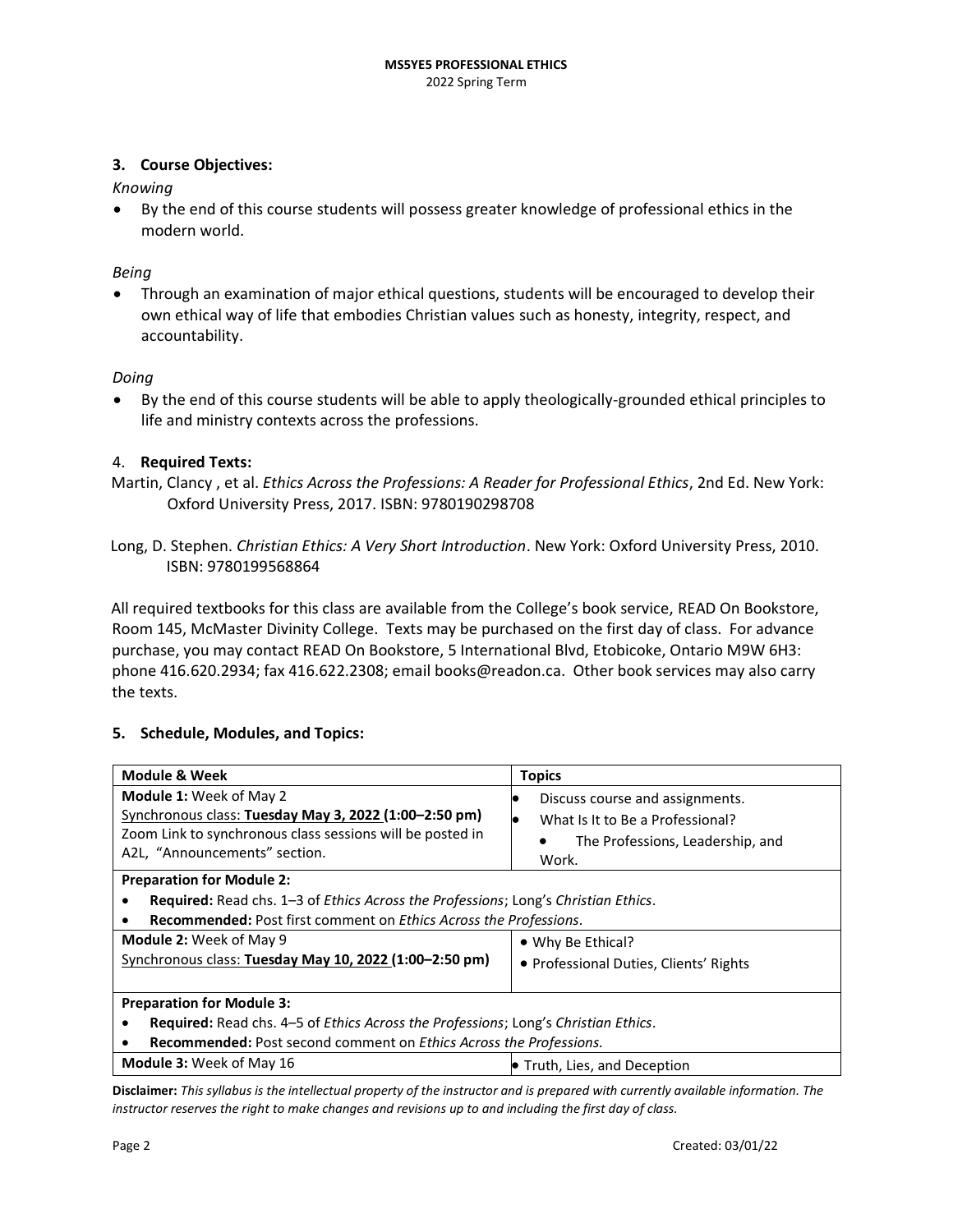#### **MS5YE5 PROFESSIONAL ETHICS**

2022 Spring Term

| Synchronous class: Tuesday May 17, 2022 (1:00-2:50 pm)                                                    | • Confidentiality and Privacy               |  |
|-----------------------------------------------------------------------------------------------------------|---------------------------------------------|--|
| Assignment Due: Code of Conduct, due end of week 5 pm May 16, 2022.                                       |                                             |  |
| <b>Preparation for Module 4:</b>                                                                          |                                             |  |
| Required: Read chs. 6–7 of Ethics Across the Professions; Long's Christian Ethics.                        |                                             |  |
| <b>Recommended:</b> Post third comment on <i>Ethics Across the Professions</i>                            |                                             |  |
| <b>Module 4: Week of May 23</b>                                                                           | • Whistleblowing and Responsibility         |  |
| Synchronous class: Tuesday May 24, 2022 (1:00-2:50 pm)                                                    | • Professionalism and Social Responsibility |  |
| Assignment Due: Code of Conduct, due end of week 5 pm May 23, 2022.                                       |                                             |  |
| <b>Preparation for Module 5:</b>                                                                          |                                             |  |
| Required: Read ch. 8 of Ethics Across the Professions.                                                    |                                             |  |
| <b>Recommended:</b> Post fourth comment on <i>Ethics Across the Professions</i>                           |                                             |  |
| <b>Module 5: Week of May 31</b>                                                                           | • Conflicts of Interest & Government        |  |
| Synchronous class: Tuesday June 1, 2022 (1:00-2:50 pm)                                                    | Regulation                                  |  |
| Assignment Due: Post final comment(s) on <i>Ethics Across the Professions</i> by 5:00 pm on June 4, 2022. |                                             |  |
| <b>Assignment Due: Major Paper is due on June 18, 2022.</b>                                               |                                             |  |

### 6. **Course Requirements:**

| <b>Assignments</b>                                      |     |
|---------------------------------------------------------|-----|
| Discussion Postings (10%) and Class Participation (10%) |     |
| Code of Conduct (profession/ministry context specific)  |     |
| <b>Critical Analysis and Summary Notes/Journal</b>      |     |
| Major Paper                                             | 40% |

## **6.1. Discussion Postings and Class Participation**

## *6.1.1. Discussion Posts*

Student are expected to provide a brief commentary on any part of the assigned reading for any five (5) chapters from *Ethics Across the Professions*. Each commentary should be no more than 350 words. The commentary should pick one brief quote from the readings and then examine its meaning and significance. Is it interesting? Explain why? Is it important? How so? No research is expected beyond our texts. This is an opportunity to engage with the material you find most interesting.

- Posts are graded on whether you have engaged meaningfully/thoughtfully (rather than superficially or irrelevantly) with course material. Each comment is graded as a pass or fail.
- Each commentary is worth 2% each for a cumulative total of 10% of the course.
- Early comments or posts are encouraged as this will avoid distractions from completing the major paper.
- Due Dates:
	- All posts must be uploaded to the relevant discussion thread by 5:00 pm on the last day of the term (see due dates above).
	- Late posts cannot be accepted without medical/crisis-type justification.

# *6.1.2. Class Participation*

Active participation during our synchronous classes is worth 10% of the course. Students will engage in controversial debates during class meetings. Students will be graded on contributions provided, rather than by physical attendance to class.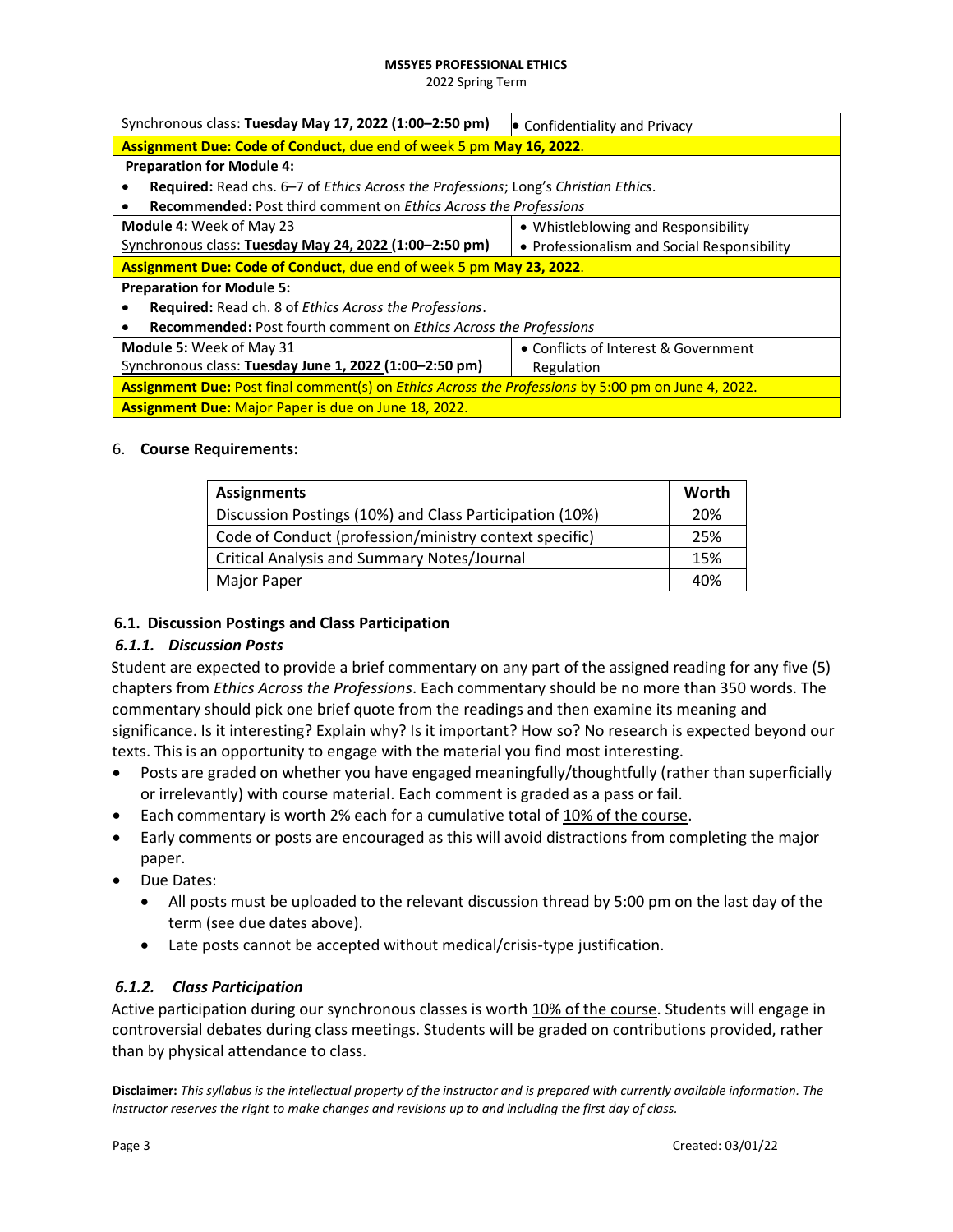## **6.2. Critical Analysis and Summary Notes/Journal**

Students will read Stephen Long's *Christian Ethics* and make notes that summarize, critically assess, and begin to apply **any two** of the four chapters to their professional practice or practice context.

#### *Assignment Instructions*

- The assignment is limited to 3000–4000 words (including footnotes and bibliography).
- Make each of the following three categories account for roughly 1/3 of the paper each.

#### *Summary*

- Take note of major themes.
- What are the main arguments/points of the chapter? Are any controversial issues or claims identified or made?

### *Critical analysis*

- How are you own views being challenged or changed as a result of reading this text?
- What new questions are you encountering and why are those important to you? Do you find anything particularly difficult and/or enlightening (revealing)?

#### *Application*

• How might some of the new ideas learned apply to your own context (vocation, congregation, life circumstance) in a meaningful way?

The purpose of this assignment is to engage students in introductory matters of Christian ethics, i.e., history, vocabulary, major issues, that may then, be applied in the larger context of the course.

### **6.3. Code of Conduct (profession/ministry specific)**

- The assignment is limited to 4500-5500 word (including footnotes and bibliography).
- Students are to write a code of conduct that addresses specific ethical problems you have (or are likely to) experienced in your profession. This is to be designed for an adult only audience (assume at least an undergraduate level of education for your audience). To help focus your work, have at least one practical application (case study) example that relates to a major problem covered in this course, e.g., privacy rights, trust, corporate responsibility. The practical example should be mostly or entirely fictional, allowing you to imagine ways in which your code of conduct might help resolve a workplace problem.

### *Assignment Instructions*

- Examine one major ethical issue in professional practice that is identified in the textbook *Ethics Across the Professions*.
- Pick a topic that you believe is particularly relevant today, e.g., trust, privacy issues, government regulations.
- Research your topic in the relevant scholarly literature (i.e., recent academic journals, monographs, edited works). How have scholars addressed this issue? How have they succeeded or failed in your reasoned judgment?
	- It is expected that you will consult a minimum of 10 sources.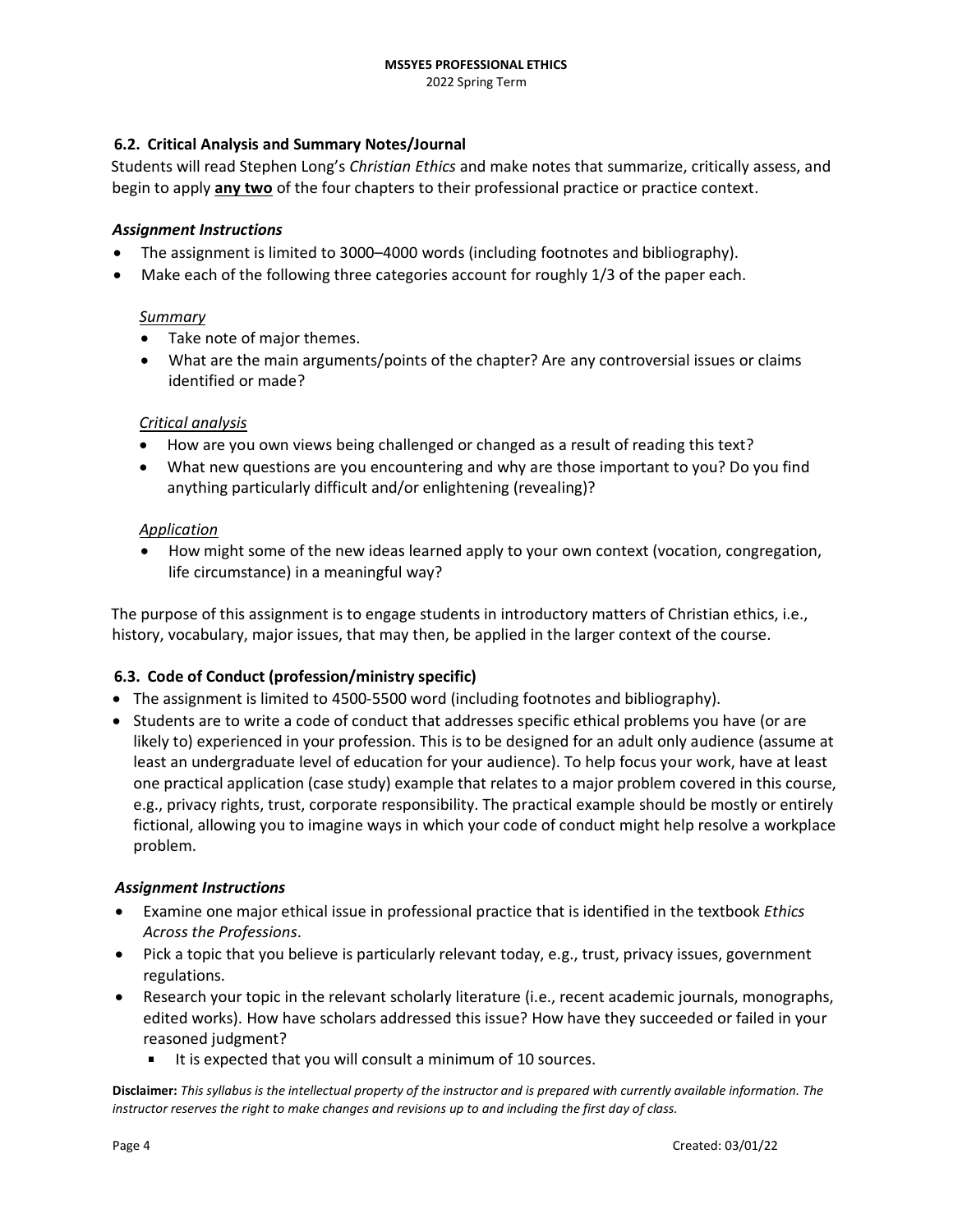- Be sure to critically interact with sources, rather than merely state positions/ideas.
- It is also expected that you will explore examples of professional codes of conduct to help guide your own. Please go beyond the examples provided in course notes (although those are a good starting point).
- Explain why it this issue is a problem and how different ways of interpreting it (different theological, cultural, and biblical traditions).
	- Identify ways in which people may be acting unethically with respect to this issue or concern?
	- $\blacksquare$ Briefly present two or three alternatives (interpretations) as space allows.
	- Identify (an) ethical alternative(s). Explain why.  $\mathbf{R}^{\mathrm{max}}$
	- Convince your hypothetical audience (professional peers, congregation, students, etc.) that your interpretation and response is most appropriate, i.e., argue "why" they should believe your position is superior to the others.
- Ultimately you want your audience to become informed but also directed toward possible courses of action that are meaningful.

# 6.4.**Major Paper** (including footnotes and bibliography).

This is both a research paper and an argumentation paper. It is expected that students will go beyond the assigned readings, lectures, and notes by researching topics through scholarly materials. Each student will argue for a position (for or against something). In other words, merely describing an ethical problem as one might for an encyclopedia is insufficient. It is expected that students will fight for a position by being as persuasive as possible (i.e., giving reasons for "why" one should believe the author).

## *Assignment Instructions*

- Your project must identify one major issue within the realm of professional ethics.
- Be sure to write a paper on an issue that you "have not" previously worked on for this course.
- Avoid quotes unless essential to your argument, and then only if thoroughly examined and critiqued.
- It is recommended that you use subheadings in your paper that follow the suggested three sections below, but you are free to adjust/modify them as needed, e.g., adding more subheadings as needed to maintain clarity of structure.
- Sections (1) and (2) will be the largest sections.
- In the paper you will argue/explain:
	- (1) What is the problem/issue that needs to be addressed? E.g., privacy, trust, social responsibility.
		- Why, specifically, should we care about this issue? What is the practical importance of exploring it?
		- In other words, why does this possible element of ministry practice need to be addressed?
		- Explain how the paper is rooted in a Practice Led-research approach.
		- Explore why some institutions (e.g., religious, legal, political) have chosen to ignore this issue "historically," e.g., because of inherent racism, sexism, corruption (power struggles/inequality).
		- **Has the church (in general, or your own community in particular) held a role in supporting** unethical practices? Why has this been the case?
	- (2) Why is it difficult to resolve today?
		- Are there "current" social, political, religious, theological reasons the problem remains unresolved?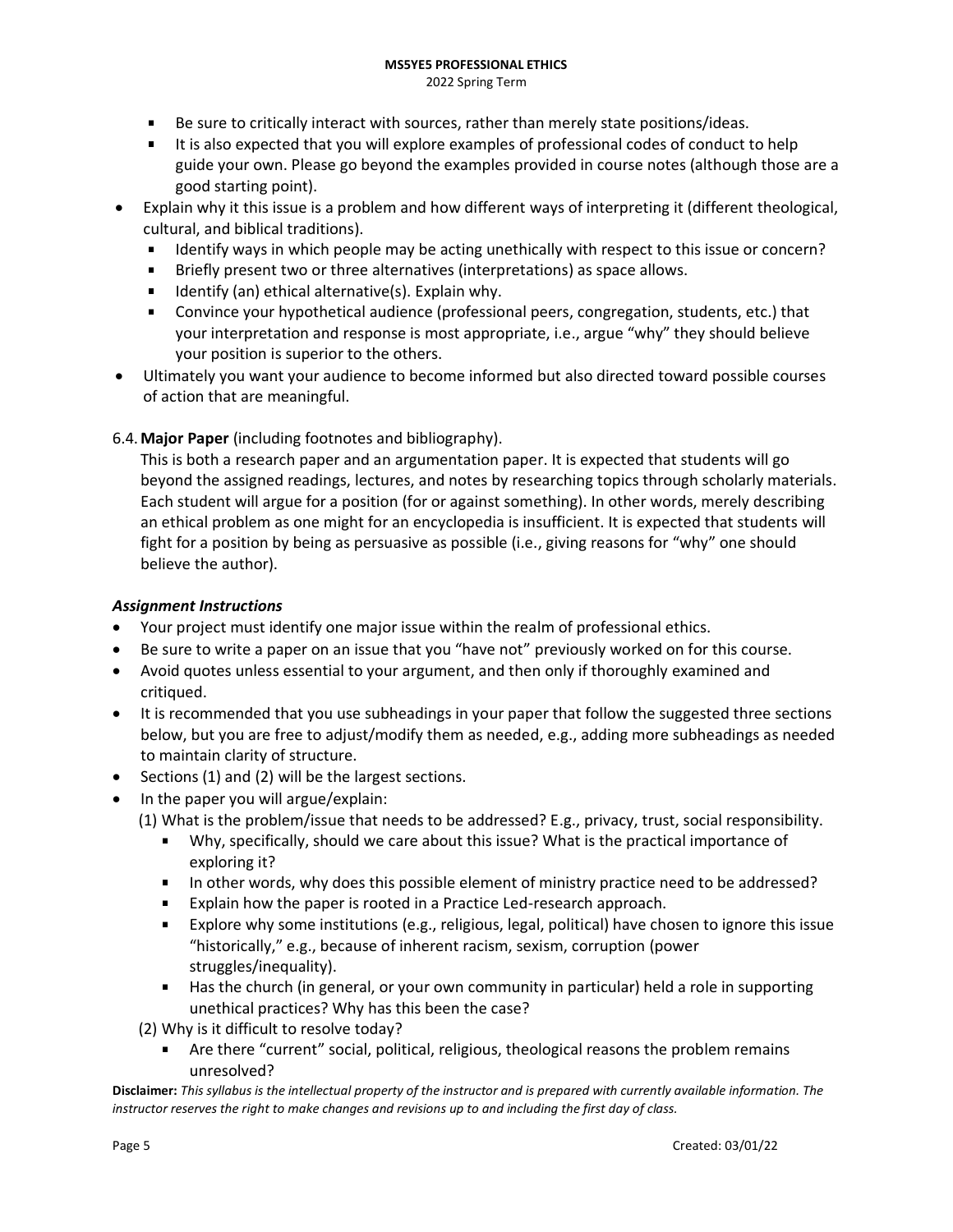- 2022 Spring Term
- Are there social norms and stigmas that prevent a healthier, more ethical approach? Explore them and challenge them.
- (3) How might we begin to solve it?
	- **The Strath Strate strate in terms of practical strategies toward resolution, e.g., education, funding,** challenging social norms/stigmas, political lobbying.
	- **•** Offer a consideration of how new approaches to this practice can be employed in helping to address and improve ministry practice in this area.
	- **The Step Step Step Step is a** Offer some reflection of these ideas to your own ministry context (both in terms of the local church and also their ministry beyond the local church).
	- **This section should offer strong consideration to the foundational theology of the practice of** ministry under consideration:
		- Are there dangerous theological motivations that prevent better—more ethical—action on the issue/topic?
		- How might we ground better ethical practices in theology, specifically, what should our foundations for professional action be?
		- Articulate specific theological pillars/credal formulations that appeal to you.
- Essential elements that should be present in all papers:
	- **(a)** a sustained treatment of the major issues (rather than sporadic comments on minor issues),
	- **(b)** an argument for or against a specific view (including a counterargument to whatever position is taken),
	- **(c)** clear evidence of research (e.g., peer-reviewed books, journal articles, book reviews), *How much research?* You need however much it takes to be thorough, i.e., deep / complete / meaningful. It is expected that you will consult a minimum of 15-20 academic sources on a topic. You should not be quoting at length from these. Avoid quotes unless essential!
	- **(d)**some connection between the material researched and a contemporary problem or issue it addresses (e.g., potentially solves) within your specialization/profession, and
	- **(e)** clear evidence of your own views and opinions being challenged (i.e., stating what you think, and then producing questions that challenge your views—in short, show that you are interacting with and thinking about the material sincerely).
		- **Avoid most "common" online sources or materials** (e.g., blogs, non-academic sites, anonymous websites). Good online material will be found, first and foremost, through a library's subscription to online content.

There is a lot of good material online but you need to be discerning. Is it peer-reviewed? Is it written by an academic? Is it accepted by other academics?

• **Avoid using lecture notes**.

# 7. **Course Policy Statements:**

**College Style for Submission of Written Work:** All stylistic considerations (including but not limited to questions of formatting, footnotes, and bibliographic references) must conform to the McMaster Divinity College Style Guidelines for Essays and Theses http://mcmasterdivinity.ca/wpcontent/uploads/2018/02/mdcstyleguide.pdf

*Failure to observe appropriate form will result in grade reductions.* 

## **Late Penalties**

Late assignments will receive 2% per day deductions.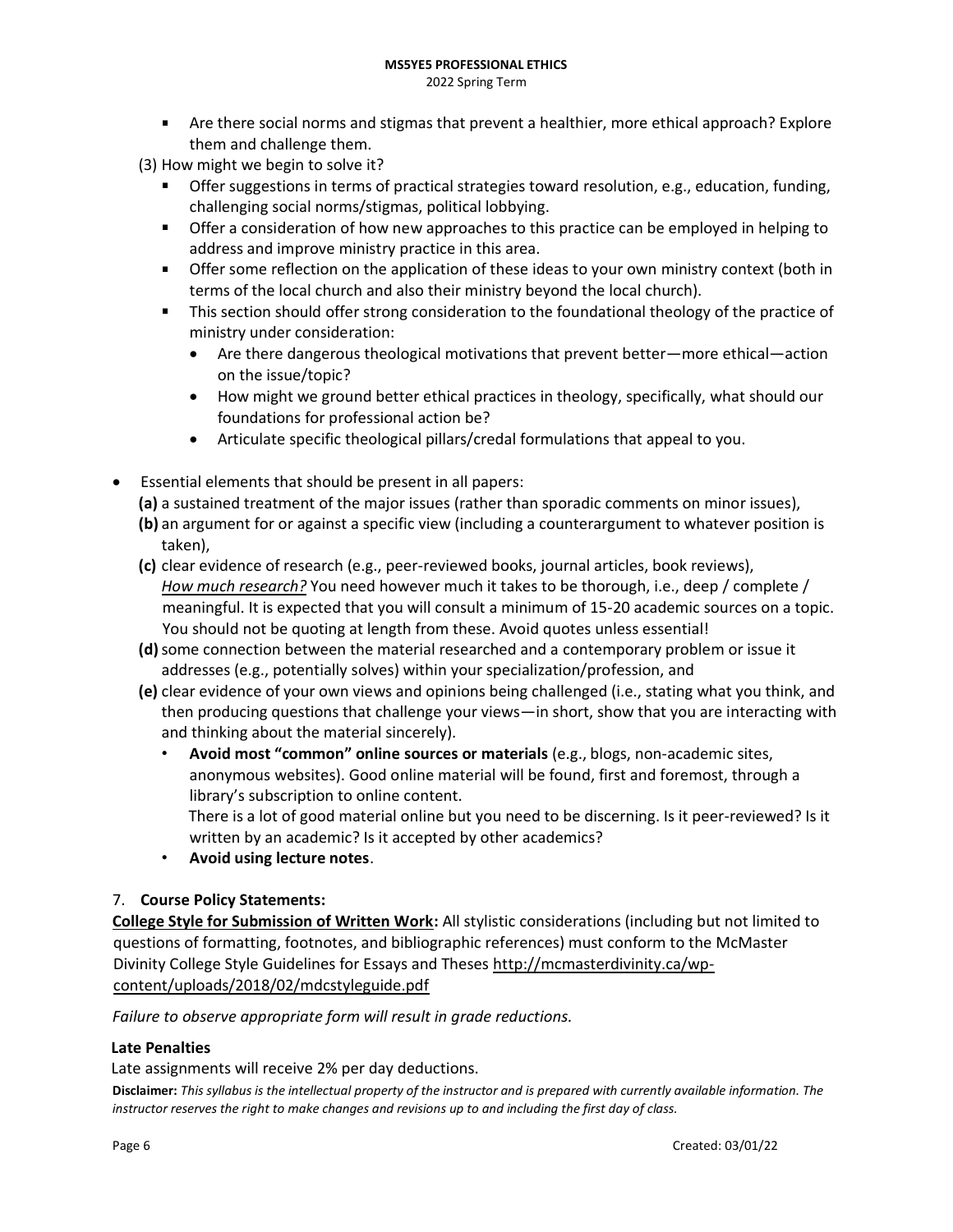**Statement on Academic Honesty:** Academic dishonesty is a serious offence that may take any number of forms, including plagiarism, the submission of work that is not one's own or for which previous credit has been obtained, and/or unauthorized collaboration with other students. Academic dishonesty can result in severe consequences, e.g., failure of the assignment, failure of the course, a notation on one's academic transcript, and/or suspension or expulsion from the College.

Students are responsible for understanding what constitutes academic dishonesty. Please refer to the Divinity College Statement on Academic Honesty ~ https://mcmasterdivinity.ca/rules-regulations/

**Gender Inclusive Language:** McMaster Divinity College uses inclusive language for human beings in worship services, student written materials, and all its publications. It is expected that inclusive language will be used in chapel services and all MDC assignments. In reference to biblical texts, the integrity of the original expressions and the names of God should be respected, but you will need to use genderinclusive language for humans, and you will need to quote from a gender-inclusive version such as the following: NRSV (1989), NCV (1991), TEV/GNB/GNT (1992), CEV (1995), NLT (1996), TNIV (2005), and the Common English Bible (CEB 2011).

**Submission of Written Work:** Hard copies of all assignments are due at the beginning of class on the day indicated. Students unable to submit their paper at the beginning of class are requested to speak with the professor to discuss when they plan to submit their assignment. *Late submission of assignments will be deducted two grade points for every late day beginning 5 pm the day after the assignment was originally due.* 

**Length:** Students are expected to adhere to the word count. If a paper exceeds the word count, grace will be accorded for the first 10%. However, the grade will be reduced by 1/3 of a letter grade for each additional 10% a paper exceeds the stipulated word count.

### **Sexual Harassment:**

Sexual harassment is a violation of the integrity of persons in the form of unsolicited, unwelcome, verbal or physical behaviour, which discriminates on the basis of gender about a person's body, attire, gender, marital status or economic status. Among faculty, staff, and students, sexual harassment of any kind will not be tolerated.

**Cell Phone/Computer Policy:** Students are to refrain from texting or conducting cell phone conversations while class is in session. Should you need to maintain contact with family members and/or your church or ministry, please turn off the ringer so as to avoid disturbing others; upon receipt of an urgent call, you may discretely excuse yourself from the classroom. The same policy applies to all computer generated sound schemes or other electronic annunciation systems.

### 8. **Select Bibliography**

### *8.1. Christian Ethics / Theological Ethics:*

Ahearn, David and Peter Gathje, eds., *Doing Right and Being Good: Catholic and Protestant Readings in Christian Ethics.* Collegeville, MN: Liturgical Press, 2005.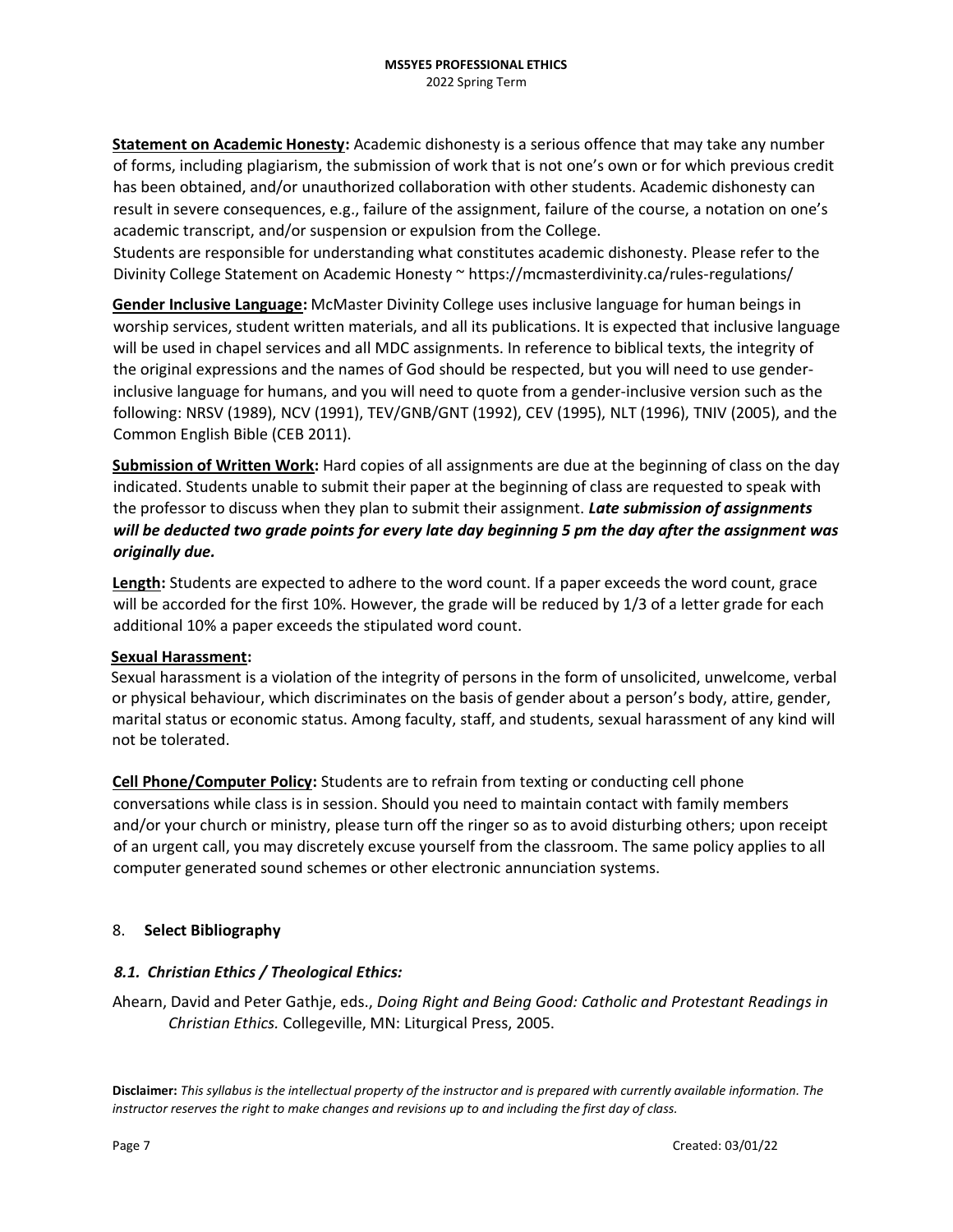- Bass, Dorothy C. (ed.). *Practicing our Faith: A Way of Life for a Searching People*, Second Edition. San Francisco: Jossey-Bass, 2010.
- Bonhoeffer, Dietrich. *Ethics*. Eberhard Bethge (Ed.). New York: Collier, 1986.
- De La Torre, Miguel. *Doing Christian Ethics from the Margins*. Maryknoll: Orbis Books, 2004.
- Feinberg, John S. and Paul D. Feinberg. *Ethics for a Brave New World*, Second Edition. Wheaton, IL: Crossway, 2010.
- Geisler, Norman. *Christian Ethics: Contemporary Issues and Options,* Second Edition. Grand Rapids: Baker, 2010.
- Grenz, Stanley J. *The Moral Quest: Foundations of Christian Ethics.* Downers Grove, IL: InterVarsity, 1997.
- Hollinger, Dennis P. *Choosing the Good: Christian Ethics in a Complex World.* Grand Rapids, MI: Baker, 2002.
- Jones, David. *An Introduction to Biblical Ethics*. Nashville: B&H, 2013.
- O'Donovan, Oliver. *Resurrection and Moral Order: An Outline for Evangelical Ethics,* Second Edition*.* Grand Rapids: Eerdmans, 1994.
- Wells, Samuel and Ben Quash. *Introducing Christian Ethics.* Hoboken, NJ: Wiley Blackwell, 2010.
- Wells, Samuel. *The Drama of Christian Ethics: Improvisation*. Grand Rapids, MI: Brazos, 2004.
- Wogaman, J. Philip. *Christian Ethics: A Historical Introduction,* Second Edition. Louisville, KY: Westminster/John Knox, 2011.

#### *8.2. Ministry Ethics / Pastoral Ethics:*

- Christian, Charles W. *Ethics in Christian Ministry: A Guide for Pastors and Mentors.* Kansas City, MO: Beacon Hill Press of Kansas City, 2017.
- Grenz, Stanley J., and Roy D. Bell. *Betrayal of Trust: Sexual Misconduct in the Pastorate.* Downers Grove, IL: Intervarsity Press, 1995.
- Gula, Richard M. *Just Ministry: Professional Ethics for Pastoral Ministers*. New York: Paulist Press, 2010.
- Hastings, W. Ross. *Pastoral Ethics: Moral Formation as Life in the Trinity.* Bellingham, WA: Lexham, 2022.
- Milco, Michael R. *Ethical Dilemmas in Church Leadership: Case Studies in Biblical Decision Making*. Kregel Academic & Professional, 1997.
- West, Walter E., and Elwyn A. Smith. *Ethics in Ministry: A Guide for the Professional.* Minneapolis, MN: Augsburg/Fortress, 1990.

#### *8.3. Applied Ethics in Professional Practice:*

- \_\_\_\_\_\_\_. *Health Ethics Guide*. Ottawa, ON: Catholic Health Association of Canada, 2002.
- Albala, Ilene, et al. "The Evolution of Consent Forms for Research: A Quarter Century of Changes." *IRB: Ethics & Human Research* 32 (2010), 7–11. Online: http://www.thehastingscenter.org/irb\_article/the-evolution-of-consent-forms-for-research-aquarter-century-of-changes/